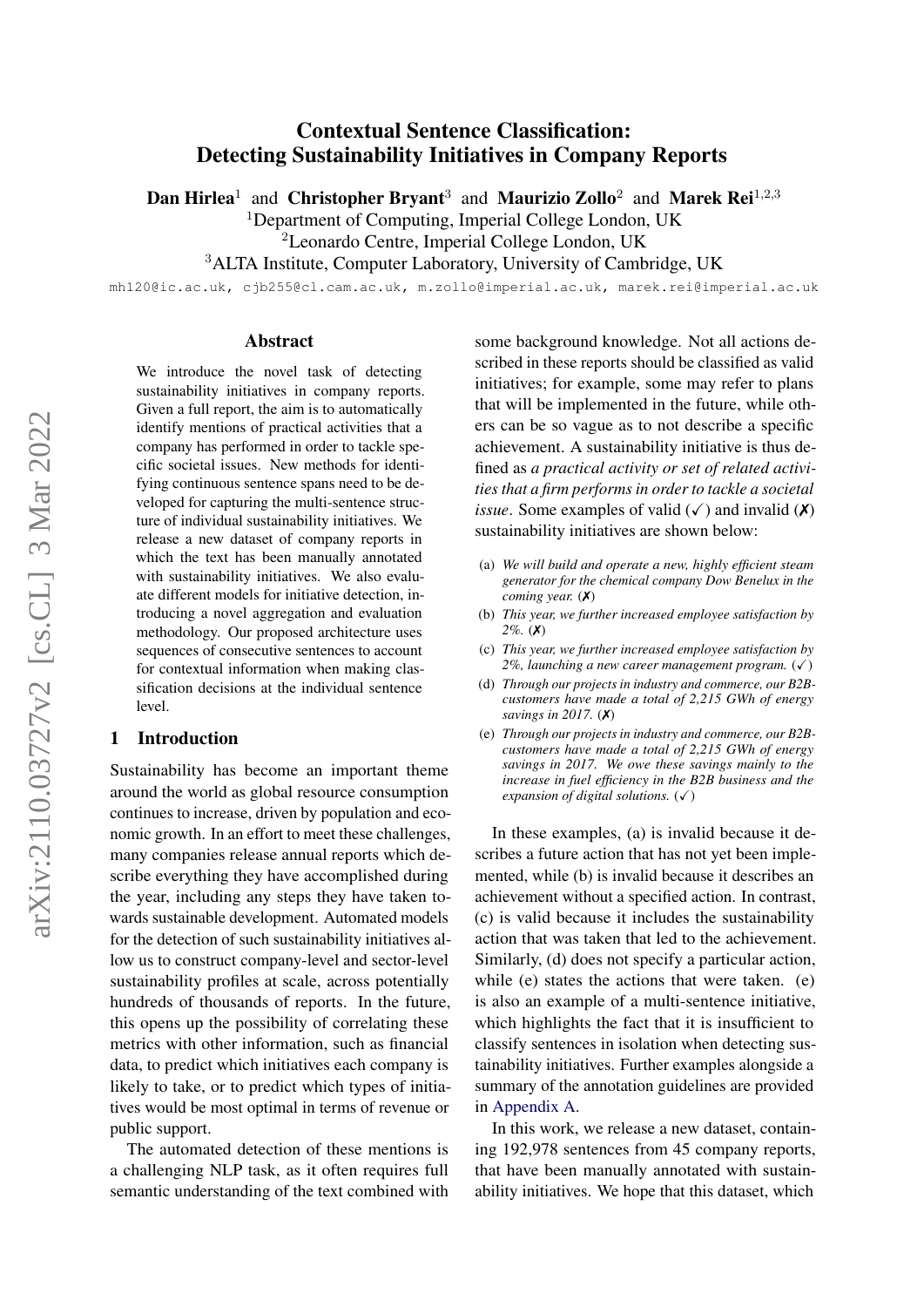we make publicly available, will serve as a benchmark for future work on sustainability initiative detection.

We also investigate the performance of different neural models on this dataset and propose a novel architecture and evaluation methodology specifically tailored to the initiative detection task. The best model is based on RoBERTa [\(Liu et al.,](#page-8-0) [2019\)](#page-8-0) and jointly encodes a sequence of multiple sentences, on each side of the target sentence, in order to provide further context for the decision process. Fine-grained labels are then predicted for each of the input sentences using a CRF [\(Lafferty et al.,](#page-8-1) [2001\)](#page-8-1), which increases the coherence of the consecutive predictions while also providing a multi-task objective to the model. Fine-grained sentence-level predictions are then used to construct continuous spans describing each sustainability initiative.

The dataset, along with usage instructions and our code base are available here.<sup>[1](#page-1-0)</sup>

#### 2 Background

In this paper, we employ pre-trained Transformer models [\(Vaswani et al.,](#page-8-2) [2017\)](#page-8-2), specifically BERT [\(Devlin et al.,](#page-8-3) [2019\)](#page-8-3) and RoBERTa [\(Liu et al.,](#page-8-0) [2019\)](#page-8-0) as implemented in the HuggingFace Transformers library [\(Wolf et al.,](#page-8-4) [2020\)](#page-8-4), to perform sequence classification at both the single-sentence and multi-sentence level. The decision to use these models is based on their ability to perform well on text classification tasks, e.g. GLEU [\(Wang et al.,](#page-8-5) [2018\)](#page-8-5), which illustrates their strong natural language understanding capability.

The task of initiative detection requires aggregating information across multiple sentences. [Belt](#page-8-6)[agy et al.](#page-8-6) [\(2020\)](#page-8-6) introduced the Longformer model which accepts as input sequences of documents separated by a special end of document token. [Dasigi](#page-8-7) [et al.](#page-8-7) [\(2021\)](#page-8-7) on the other hand join together several sentences using a special separation token in order to perform text classification. Similar to both of their work, we design a transformer model that accepts as input sequences of multiple sentences separated by a special separation token. However, we also incorporate multiple classification heads, corresponding to each of the input sentences, thereby introducing additional contextual information about the surrounding output labels.

[Luoma and Pyysalo](#page-8-8) [\(2020\)](#page-8-8) showed that multi-

sentence contextualisation is able to improve model performance. They explore using cross-sentence context for Named Entity Recognition (NER) firstly by establishing a baseline to predict tags for all tokens within individual sentences. They then augment the process to construct input examples consisting of several input sentences and move the position of the sentence containing the tokens of interest across the context window to explore whether changing the level of context improves classification performance. Lastly, majority voting is used to predict tags for all tokens within a given sentence seen in different contexts at inference time. The authors conclude that including multi-sentence context helps improve results for BERT-based NER tasks in English, Dutch and Finnish text. While our task requires classification at the sentence level, as opposed to labeling individual tokens, this finding motivates the use of multi-sentence context to aid the classification decision of our system.

In order to improve the sentence-level predictions of the model, we decode the labels of the contextualised sentences using a CRF layer [\(Lafferty](#page-8-1) [et al.,](#page-8-1) [2001\)](#page-8-1), similar to the model for propaganda detection in news articles proposed by [Chauhan](#page-8-9) [and Diddee](#page-8-9) [\(2020\)](#page-8-9). In contrast to their system, we first predict sustainability labels for individual sentences and then use a post-processing module to aggregate sentence labels across consecutive sentences into full initiative spans, whereas the model by [Chauhan and Diddee](#page-8-9) [\(2020\)](#page-8-9) first predicts sentences of interest, then zooms into these sentences to identify the token-level span of individual propaganda elements.

When aggregating predictions across several sentences, we also make use of the IOBES schema [\(Kr](#page-8-10)[ishnan and Ganapathy,](#page-8-10) [2005;](#page-8-10) [Lester,](#page-8-11) [2020\)](#page-8-11) inspired by the CoNLL-2003 shared task on Named Entity Recognition [\(Tjong Kim Sang and De Meulder,](#page-8-12) [2003\)](#page-8-12). Specifically, in NER, each token in a dataset can be tagged as I (Inside), O (Outside), B (Beginning), E (End), or S (Singleton) and these labels are aggregated into named entities spanning one (e.g. S) or multiple tokens (e.g. BIIE). We apply the same methodology to sustainability initiatives, except do so at the sentence level rather than the token level. This is one of the novel contributions of our work that ensures we predict coherent sustainability initiatives across multiple consecutive sentences.

Finally, event coreference resolution [\(Lu and](#page-8-13)

<span id="page-1-0"></span><sup>1</sup>[https://github.com/dhirlea/](https://github.com/dhirlea/contextual_sentence_classification) [contextual\\_sentence\\_classification](https://github.com/dhirlea/contextual_sentence_classification)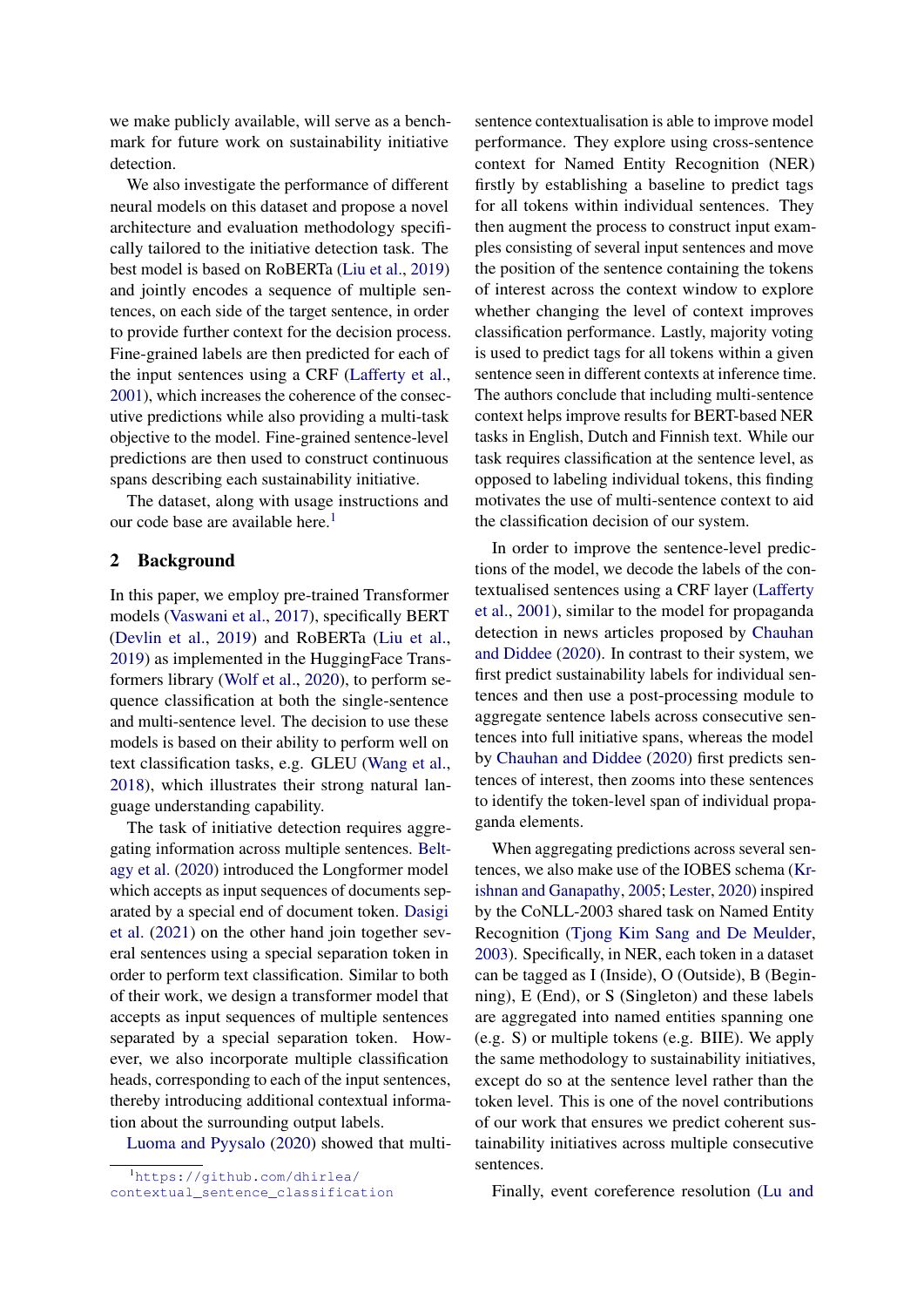[Ng,](#page-8-13) [2018;](#page-8-13) [Zeng et al.,](#page-8-14) [2020\)](#page-8-14) is a related task that also deals with the detection of entity mentions in documents. However, the task of detecting sustainability initiatives requires identifying *consecutive* sentences that form *unique* initiatives in a *single* document, rather than *disjoint* sentences that refer to the *same* events in *multiple* documents. Consequently, many of the sentence similarity techniques used in event coreference resolution research do not apply to our task, given that initiatives usually consist of semantically dissimilar sentences that are unrelated to other initiatives.

### <span id="page-2-7"></span>3 Dataset

We introduce a novel dataset, containing 192,978 sentences from 45 company reports, which were annotated with distinct sustainability initiatives by annotators from the Leonardo Centre for Sustainable Business. Specifically, annotators read through PDF reports published by different companies and extracted text sections that corresponded to sustainability initiatives. Each PDF was then converted to plain text and the extracted text sections were mapped back into the full report. The conversion was performed using the *pdftotxt* tool of the Poppler library<sup>[2](#page-2-0)</sup> and individual sentences were extracted using spa $Cy^3$  $Cy^3$ . The dataset has been split into training (87,469 sentences from 25 reports), development (55,630 sentences from 10 reports) and test (55,630 from 10 reports) sets. Statistics about the dataset splits are shown in [Table 1.](#page-2-2)

Many of the sustainability initiatives in our dataset are associated with sustainable development goals (SDGs) as defined by the United Nations in 2015.[4](#page-2-3) SDGs are general targets that the United Nations believe all economies should aim for in order to support the Circular Economy. These SDGs act as additional topic-related labels that provide possibilities for interesting multi-task optimization experiments in future work.

### 3.1 Dataset Reliability

Although each report in the dataset is annotated by a single annotator, the Leonardo Centre independently carried out a small-scale study on inter-annotator agreement to verify the integrity of the annotations [\(Leonardo Centre,](#page-8-15) [2014\)](#page-8-15). Specifically, 5 company reports were selected and double-

<span id="page-2-0"></span><sup>2</sup>[https://poppler.freedesktop.org/](https://poppler.freedesktop.org/releases.html) [releases.html](https://poppler.freedesktop.org/releases.html) <sup>3</sup><https://spacy.io/>

<span id="page-2-2"></span>

|                              | Train  | Develop | Test   |
|------------------------------|--------|---------|--------|
| $#$ reports                  | 25     | 10      | 10     |
| # sentences                  | 87,469 | 55,630  | 49,879 |
| # initiatives                | 2.040  | 985     | 1.024  |
| % sentences with initiatives | 4.19%  | 3.19%   | 3.42%  |
| % initiatives with SDGs      | 80.00% | 52.08%  | 72.95% |

Table 1: General statistics about the dataset.

<span id="page-2-6"></span>

| Report           | A1  | A2  | # Matches | Min $%$ | $Max\%$ |
|------------------|-----|-----|-----------|---------|---------|
| Cosmote 2008     | 144 | 133 | 102       | 58.29%  | 76.69%  |
| Cosmote 2009     | 138 | 87  | 82        | 57.34%  | 94.25%  |
| Portel 2008      | 177 | 176 | 139       | 64.95%  | 78.98%  |
| TeliaSonera 2008 | 102 | 97  | 65        | 48.51%  | 67.01%  |
| TeliaSonera 2009 | 117 | 129 | 58        | 30.85%  | 49.57%  |
| Average          |     |     |           | 51.99%  | 73.30%  |
|                  |     |     |           |         |         |

Table 2: Inter-annotator agreement results reproduced for the dataset. A1 and A2 indicate the number of initiatives returned by each annotator. *# Matches* shows the number of initiatives that were returned by both annotators. Min/Max percentages are calculated using [Equa](#page-2-4)[tion 1](#page-2-4) and [Equation 2.](#page-2-5)

annotated in order to compare the initiatives that were extracted by each annotator.

We reproduce the results of this study in [Table 2,](#page-2-6) along with the number of initiatives detected by each annotator and the total number of initiatives agreed upon by both annotators. Initiative matching for this study was performed manually using partial textual overlap between the initiative span identified by the first annotator relative to the span identified by the second annotator.

Since initiative detection is a structured prediction task (each initiative can contain a variable number of sentences), Cohen's kappa cannot be directly calculated and we instead measure the minimum and maximum match percentage between the annotators. The minimum estimated number of initiatives per report is the minimum number of paragraphs identified by either annotator. The maximum estimated number of initiatives is the union of the sets of paragraphs identified by both annotators. Using these estimates for the number of ground-truth initiatives per report, we define the match percentages between human labelers as per [Equation 1](#page-2-4) and [Equation 2](#page-2-5) in order to determine a range of agreement.

<span id="page-2-4"></span>
$$
Match_{Min}(\%) = \frac{n_m}{n_1 + n_2 - n_m} \tag{1}
$$

<span id="page-2-5"></span>
$$
Match_{Max}(\%) = \frac{n_m}{min(n_1, n_2)}
$$
 (2)

<span id="page-2-3"></span><span id="page-2-1"></span><sup>4</sup><https://sdgs.un.org/goals>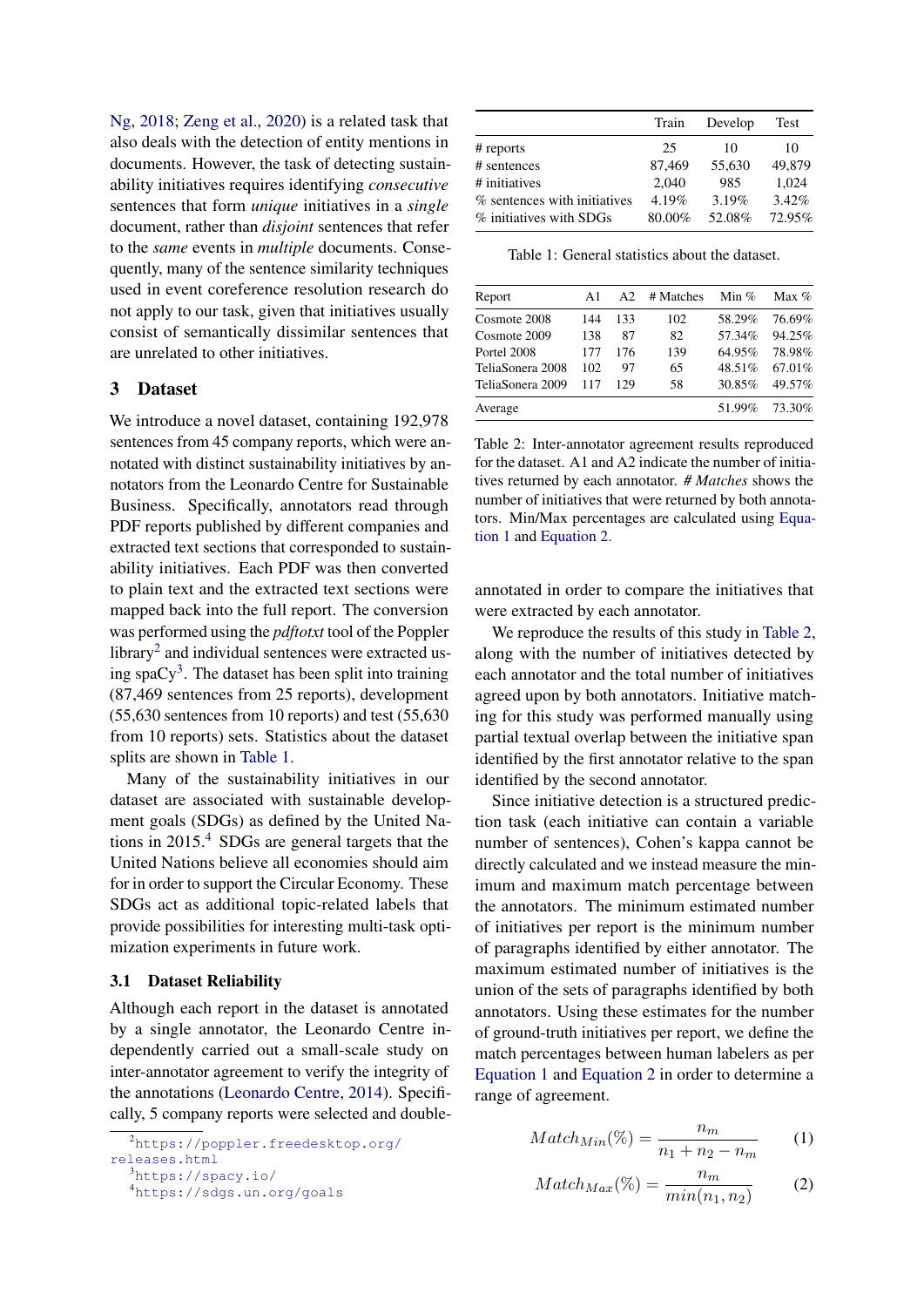<span id="page-3-0"></span>

Figure 1: Distribution of initiative length across training set

 $n_1$  and  $n_2$  refer to initiatives found by annotators 1 and 2 respectively, and  $n_m$  refers to the number of matching initiatives between the two annotators.

On average we can see that the agreement ranges between 52% and 73% which suggests that while there is meaningful agreement, there is also subjectivity in the task. Manual inspection of the dataset suggests that the differences in labeling across annotators can occur based on how much context a particular annotator decides to include. There are also false negative examples where single sentence initiatives were missed during labeling due to annotator fatigue when working through very long reports. However, the  $Match_{Max}$  score shows that 73% of the initiatives extracted by the more conservative annotator were also found by the second annotator, indicating a majority of high-confidence initiatives in the dataset.

## 3.2 Data Exploration

As shown in [Table 1,](#page-2-2) fewer than 4% of sentences in our dataset are part of a sustainability initiative. This is because company sustainability reports are often very long texts that additionally contain sections on general company goals, stakeholder interactions, financial considerations, etc. which are peripheral to the task. This makes the task particularly challenging and motivates the use of neural models that are specialised to detect such a minority class in a highly imbalanced data distribution. We also analysed the distribution of initiatives in terms of sentence length. [Figure 1](#page-3-0) shows that just under 50% of initiatives consist of a single sentence, and the vast majority of initiatives span no more than 4 sentences. This finding motivates the need to take context into account when detecting

initiatives.

A particular challenge of this dataset is the need to be able to differentiate between i) several adjacent initiatives which may be semantically similar and ii) a single multi-sentence initiative. A reliable system must therefore be able to correctly predict whether a sentence belongs to a multi-sentence initiative or whether it is a singleton initiative that is adjacent to another initiative.

## 4 Methodology

The main aim of our work is to identify the precise spans of sentences that constitute distinct sustainability initiatives in a large number of company reports. We investigate the performance of standard pre-trained language models on this task, while also proposing modifications that improve their performance in this setting. The following sections describe the components of our system.

#### 4.1 Preprocessing

As previously mentioned in Section [3,](#page-2-7) the sentences in our dataset are extracted from PDFs using *pdftotxt* and tokenized using *spaCy*. This process is not perfect however, and some 'sentences' consist of short strings extracted from cells in PDF tables, while others consist of long paragraphs of continuous text. Since these very short and very long sentences rarely form part of an initiative, we instantly classify all sentences shorter than 5 tokens or longer than 100 tokens as not part of an initiative in order to speed up processing time. These thresholds were tuned based on the development set.

#### 4.2 Model Parameters

All our models are trained using pre-trained BERT [\(Devlin et al.,](#page-8-3) [2019\)](#page-8-3) or RoBERTa [\(Liu et al.,](#page-8-0) [2019\)](#page-8-0). Specifically, we use the  $BERT_{BASE}$  and  $RoBERTa<sub>BASE</sub>$  models implemented in the HuggingFace Transformers library [\(Wolf et al.,](#page-8-4) [2020\)](#page-8-4). Models based on BERT make use of WordPiece tokenization [\(Wu et al.,](#page-8-16) [2016\)](#page-8-16) while models based on RoBERTa make use of Byte-Pair Encoding (BPE) tokenization [\(Sennrich et al.,](#page-8-17) [2016\)](#page-8-17). We attach a fully connected layer using a dropout of 0.1 after the final encoding block of the Transformer. This is in line with standard fine-tuning methodology to help regularize the model and we train it using binary cross-entropy loss or log-likelihood loss depending on the use case.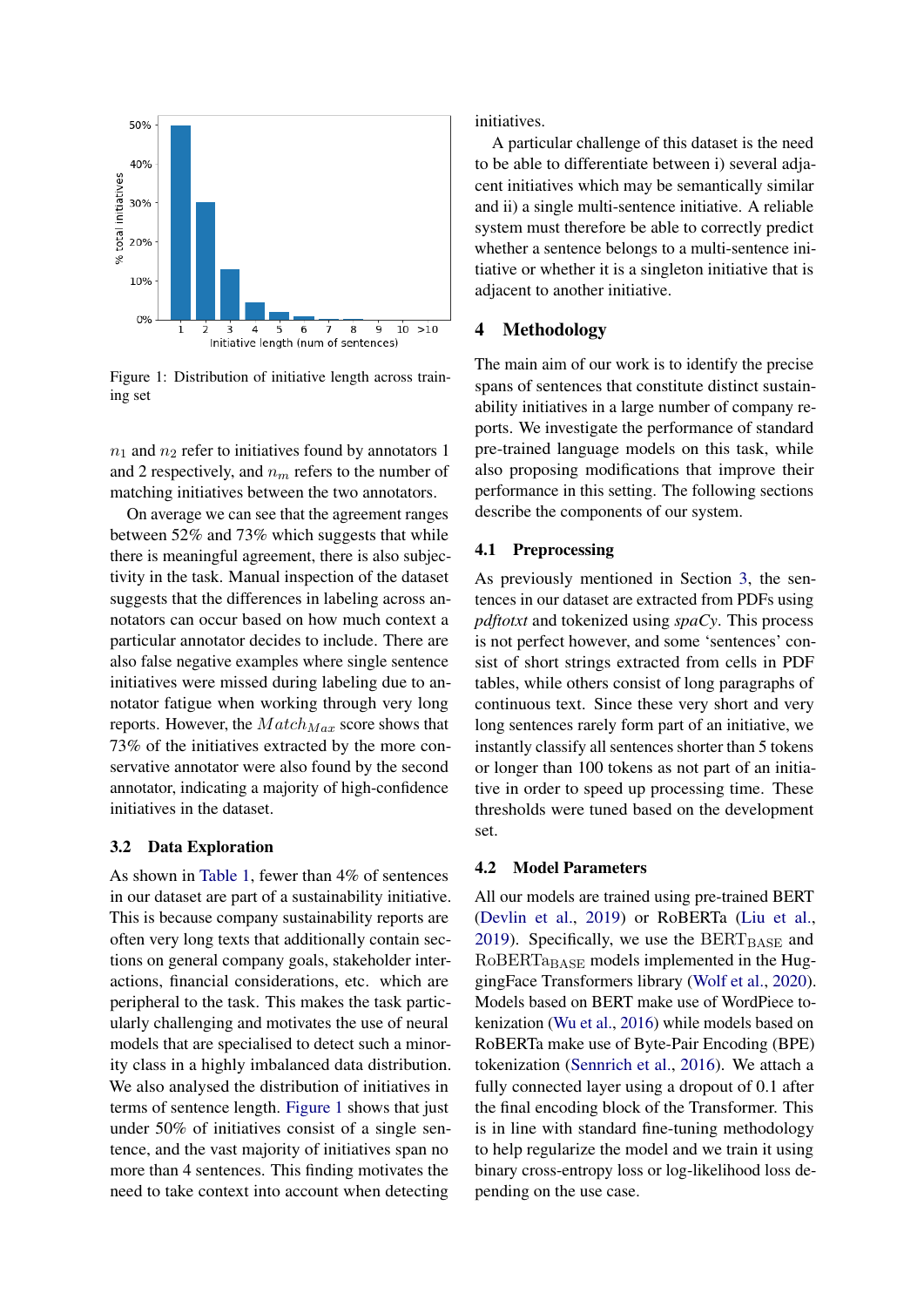Each model is trained for a maximum of 10 epochs and stops early if the F1 score on the positive *is-initiative* class deteriorates by more than 3% or there is no improvement after 5 epochs on the development set. We use a batch size of 16, a learning rate of 1e-5 with a warm-up over 6% of the total training steps followed by linear decay. We made use of an Adam optimizer [\(Kingma and](#page-8-18) [Ba,](#page-8-18) [2017\)](#page-8-18) when fine-tuning the model. These hyperparameters are in line with those used in the original papers for BERT and RoBERTa and were chosen based on the performance of the models on the development set. We use these hyperparameters for all experiments throughout the paper.

#### 4.3 Binary vs. IOBES Labels

In addition to comparing performance using different pre-trained models, we also compare performance using different sets of sentence labels. In the simplest case, we assign a binary label to each sentence and train a model to predict whether a sentence is part of an initiative or not. Adjacent sentences that are predicted to be part of an initiative are then aggregated and treated as a single multi-sentence initiative. The obvious limitation of this approach is that binary label aggregation is unable to differentiate between separate adjacent initiatives and multi-sentence initiatives.

With this in mind, we also trained a multi-class classification system to assign IOBES labels to each sentence in our dataset. This approach was inspired by work on Named Entity Recognition [\(Tjong Kim Sang and De Meulder,](#page-8-12) [2003;](#page-8-12) [Krishnan](#page-8-10) [and Ganapathy,](#page-8-10) [2005\)](#page-8-10) which uses a similar scheme to assign part-of-entity tags at the token level. The main advantage of IOBES labels over binary labels is that they explicitly define the boundaries between initiatives and encode a finer-grained signal. For example, if an initiative consists of 4 consecutive sentences, the B(eginning) tag is assigned to the first sentence, the I(nside) tag is assigned to the second and third sentences and the E(nd) tag is assigned to the last sentence. The S(ingleton) tag meanwhile identifies initiatives that only consist of a single sentence while the O(utside) tag refers to all other sentences. Examples of these tags are shown in [Table 3.](#page-4-0)

One complication of using IOBES labels over binary labels, however, is that there is no guarantee that the model will predict a coherent sequence of labels; for example, it might predict an End label

<span id="page-4-0"></span>

|            | Initiative ID          | Binary Label IOBES Label |
|------------|------------------------|--------------------------|
| Sentence 1 |                        |                          |
|            | Sentence 2 NRGUS201501 | S                        |
|            | Sentence 3 NRGUS201502 | в                        |
|            | Sentence 4 NRGUS201502 |                          |
|            | Sentence 5 NRGUS201502 |                          |
|            | Sentence 6 NRGUS201502 | E                        |
| Sentence 7 |                        |                          |

Table 3: The difference between binary and IOBES sentence labelling. Binary labels aggregate all sentences into a single initiative while IOBES labels differentiate between a singleton initiative and a BIIE initiative.

without a Beginning. Knowing that most initiatives consist of a maximum of 5 sentences [\(Figure 1\)](#page-3-0), we aggregate sentence level predictions into the following initiative structures: Singletons (S), Beginning-End (BE), Beginning-Inside-End (BIE), Beginning-Inside-Inside-End (BIIE) and Beginning-Inside-Inside-Inside-End (BIIIE). If the model does not predict one of these structures, we treat all the relevant sentences as Singletons.

#### 4.4 Context

Given that sustainability initiatives typically consist of two parts: the initiative description and the initiative action, we hypothesize that adding context information around an input sentence will improve the model's predictive ability by allowing it to focus the attention mechanism on several potentially useful descriptive sentences. To give an example, the following extract from a report<sup>[5](#page-4-1)</sup> shows a Singleton initiative sentence (bold) surrounded by one sentence of context either side.

*"As part of our three-year plan for occupational health and safety, we initiated further new measures in these areas in 2017 and continued to implement existing ones. These included, for example, special trainings for senior managers to enable them to better assess safety risks for their employees. In connection with our three-year plan, we set up working groups at the beginning of 2016, which met four times in the reporting period."*

These contextual sentences are not part of the initiative, but still provide a strong indication that the middle sentence is an initiative. Specifically, the first sentence refers to vague "new measures" that were "initiated", which might suggest the following sentence will give a specific example, while

<span id="page-4-1"></span><sup>5</sup>[https://www.eon.com/content/](https://www.eon.com/content/dam/eon/eon-com/Documents/en/sustainability-report/EON_Sustainability_Report_2017.pdf) [dam/eon/eon-com/Documents/en/](https://www.eon.com/content/dam/eon/eon-com/Documents/en/sustainability-report/EON_Sustainability_Report_2017.pdf) [sustainability-report/EON\\_](https://www.eon.com/content/dam/eon/eon-com/Documents/en/sustainability-report/EON_Sustainability_Report_2017.pdf) [Sustainability\\_Report\\_2017.pdf](https://www.eon.com/content/dam/eon/eon-com/Documents/en/sustainability-report/EON_Sustainability_Report_2017.pdf)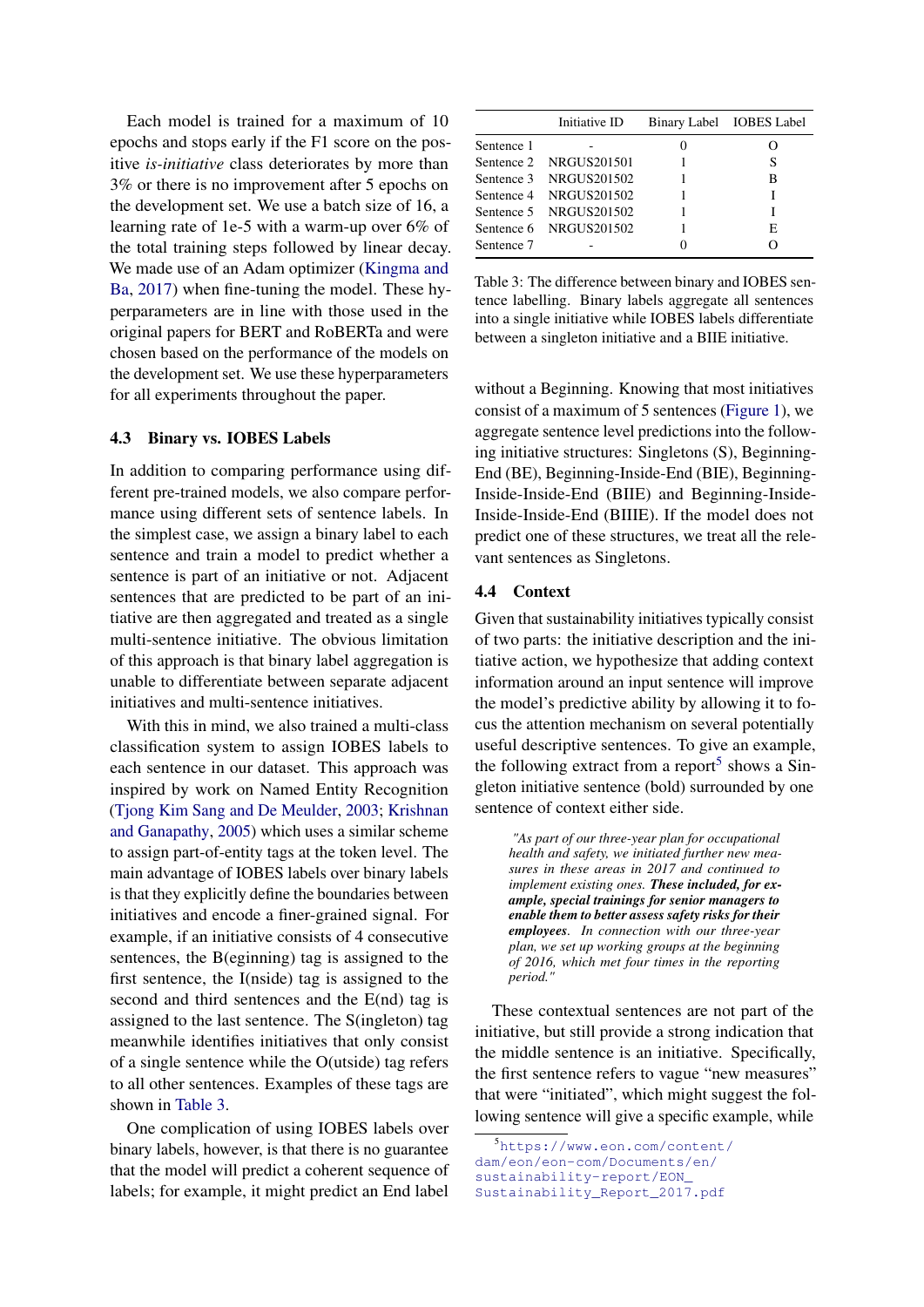<span id="page-5-0"></span>

"The Carrefour Quality Line of Corsican honey AOP, launched in 2014, is fully incorporated into the support plan for French beekeeping, and is consistent with the Group 's approach to protecting biodiversity. Carrefour's commitment helps Corsican beekeepers gain access to new markets, make investments to continue their professional development and breed more bees. It also helps them to protect the quality of the environment - a critical factor in the health of their bees and the quality of their honey.

Figure 2: Contextual sentence classification architecture for initiative detection. A sequence of 3 sentences is input to the model and a separate output label is predicted for each sentence, based on the representations of the separator tokens.

the third sentence refers to the same "three-year plan" in the first sentence, which signals the entire discourse is on the same topic. A contextual model might thus be able to leverage this information to make a more informed decision about whether a sentence is part of an initiative or not.

In order to add contextual information to our models, we concatenate three input sentences together (i.e. the target sentence with one sentence of context either side) with each sentence separated by a special separator token ([SEP] in BERT and </s> in RoBERTa) and a final separator token at the end denoting the end of the sequence. We then add a fully connected classification layer on top of each separator token at the start of a sentence. This allows the model to predict a label not only for the target sentence in the middle, but also for each of the context sentences. This combination acts as a multi-task objective – the main goal of the model is to predict the correct label for the target sentence, while the secondary objective is to also predict the labels for the supporting context sentences. Connecting the classifier heads to separator tokens allows the model to construct more informative representations of each individual sentence in the lower layers, instead of compressing everything into a single CLS representation.

During training with context, we consider the predictions of all the input sentences when computing the loss at the output of the network. However, at inference time we only record the prediction from the separator token corresponding to the target sentence in the middle of each input sequence

– this ensures that each prediction is made based on all the available context information. To further improve the model's predictive ability, we apply a CRF layer [\(Lafferty et al.,](#page-8-1) [2001\)](#page-8-1) on the output logits of the model, instead of directly using a softmax function when predicting IOBES tags. The CRF layer learns the transition probabilities of the labels and is therefore able to improve the coherence of neighbouring labels when predicting multisentence initiatives. An overview of the full system incorporating IOBES labels and context is shown in [Figure 2.](#page-5-0)

#### 4.5 Evaluation

We evaluate system performance using precision, recall and F1-score. Given that the task is to identify a textual span which can potentially consist of one or more sentences, there are multiple ways to define a match between a prediction and a target initiative. We therefore define two different metrics. The Min Match metric is somewhat lenient and rewards the system if at least one sentence in the predicted initiative overlaps with the target span. The Exact Match metric is more strict and rewards the system only if both the start and end points of the predicted initiative exactly match the target span. The importance of each metric depends on the application – the Min Match metric reflects how accurately the system can detect the approximate location of an initiative, which can later be reviewed by a human user, while the Exact Match metric reflects how accurately the system performs the task in a completely automated way.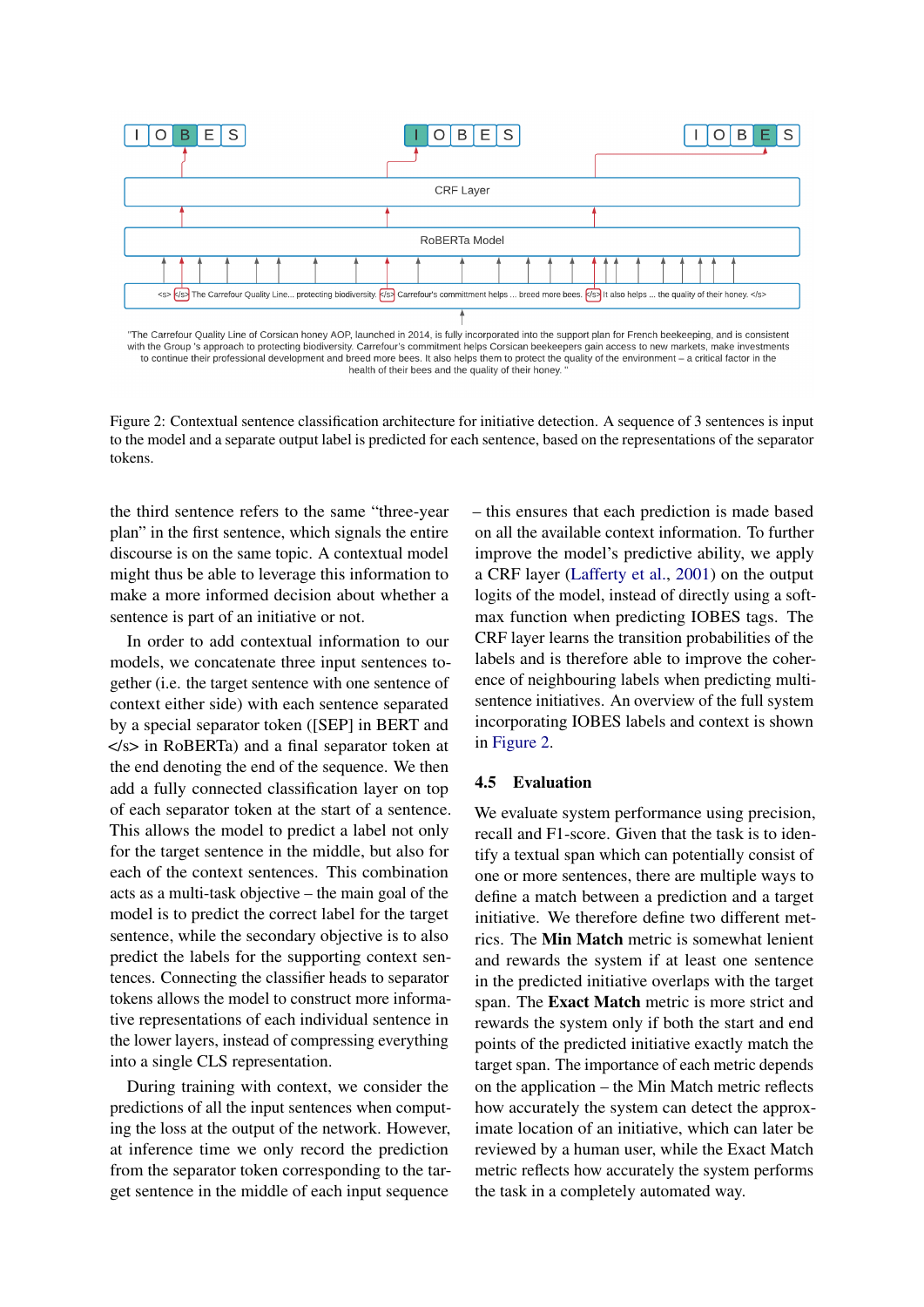<span id="page-6-0"></span>

|                                    | Min Match |        | <b>Exact Match</b> |           |        |       |
|------------------------------------|-----------|--------|--------------------|-----------|--------|-------|
|                                    | Precision | Recall | F1                 | Precision | Recall | F1    |
| <b>BERT Binary Without Context</b> | 39.45     | 44.73  | 41.92              | 14.64     | 16.60  | 15.56 |
| <b>BERT IOBES Without Context</b>  | 30.67     | 46.19  | 36.87              | 16.28     | 24.51  | 19.56 |
| <b>BERT IOBES With Context</b>     | 32.41     | 46.97  | 38.36              | 16.91     | 24.51  | 20.02 |
| RoBERTa Binary Without Context     | 34.39     | 46.78  | 39.64              | 11.41     | 15.53  | 13.16 |
| RoBERTa IOBES Without Context      | 28.58     | 52.25  | 36.95              | 14.48     | 26.46  | 18.72 |
| RoBERTa IOBES With Context         | 34.23     | 53.52  | 41.75              | 19.30     | 30.18  | 23.54 |

Table 4: Final system initiative level F1 scores on the test set. Several intermediary architecture options are shown to facilitate comparison and to support design choices.

#### 5 Results and Analysis

We present the results of all our experiments in [Table 4.](#page-6-0) Focusing on the choice of base pre-trained Transformer, we can see that RoBERTa outperforms BERT when making predictions for contextualized sentences. This holds true for both the Min Match (41.75 vs. 38.36) and Exact Match (23.54 vs. 20.02) configurations. We hypothesize that because RoBERTa is pre-trained on a larger corpus, it learns more robust word embeddings relative to BERT. In addition, RoBERTa removes the next sentence prediction loss, is trained for longer with a larger batch size and uses longer sequences of input data. The RoBERTa architecture is therefore able to predict the sentence level tags with a greater F1 score and also exhibits a good level of label coherence when predicting sequences of tags for consecutive sentences.

[Table 4](#page-6-0) also illustrates that aggregating IOBES predictions into initiatives leads to a performance improvement over binary predictions in the Exact Match context while sacrificing some performance in the Min Match setting regardless of the base Transformer model. For example, RoBERTa IOBES Without Context yields an Exact Match F1 of 18.72% relative to 13.16% for RoBERTa Binary Without Context while reducing F1 performance in the Min Match setting by 2.69%. Manual inspection of the predictions reveals that using IOBES to define the precise initiative span yields results which are more closely aligned with the ground truth for multi-sentence initiatives. On the other hand, using binary predictions performs better when detecting single-sentence initiatives as there are more examples available to train the model compared to dividing up relevant sentences into IOBES classes.

Based on the improved Exact Match perfor-

mance we use the multi-class predictions in the final system, which also improves overall discourse coherence. While this comes at the cost of missing some single-sentence initiatives, we prioritise performance on the fully autonomous system because it is typically more expensive to deploy a human-in-the-loop system that directs an annotator towards relevant sections of a report for manual inspection. If this is feasible however, the binary detection system may be more desirable; we leave this for future research.

Finally, the results in [Table 4](#page-6-0) also illustrate that adding context helps to improve the F1 score measured at the initiative level across both sets of metrics. In particular, adding 1 sentence of symmetrical context on either side of the target sentence improves the F1 initiative level score on the test set by 4.8% using the Min Match metric and 4.82% using the Exact Match metric relative to the nocontext RoBERTa IOBES model.

The final model hence uses pre-trained RoBERTa, takes multiple context sentences as input and predicts fine-grained multi-class IOBES labels. This system achieves the best performance and is able to predict the distinct span of each initiative more accurately. It outperforms a baseline binary BERT classifier by 7.98% and achieves an F1 score of 23.54% on the exact matching of initiatives. Using the partial matching metric, this system achieves results that are comparable to the BERT baseline (only 0.17% lower). All the multiclass models improve recall while losing some precision, which is a result of the increased complexity in predicting the precise boundaries of an initiative compared to simply deciding whether a sentence is part of an initiative or not. The binary classifier thus maximizes its chance to detect single-sentence initiatives, however, it is less coherent when it comes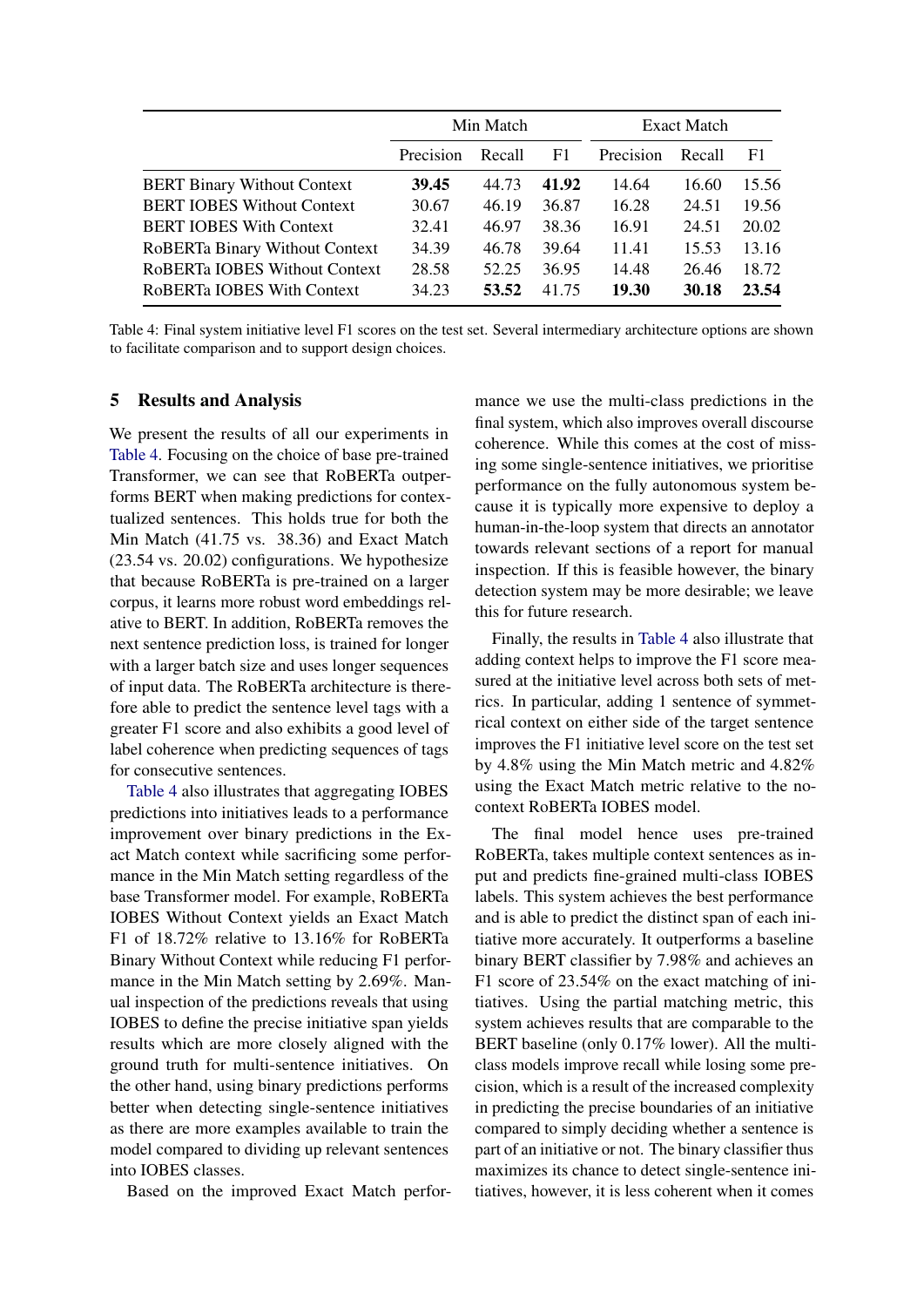to predicting multi-class initiatives.

#### 5.1 Qualitative Evaluation

In addition to a quantitative evaluation, we also carried out a qualitative evaluation and present some sample system output in [Appendix B.](#page-11-0) Based on this output, we see that the final model is able to successfully extract multi-sentence initiatives and produce coherent predictions for paragraphs of text referring to a given sustainability initiative. The main challenges are posed by Singleton initiatives, which are responsible for most of the false positive and false negative predictions. These examples emphasize the subjective nature of the task and support the idea that having an automated labeling process scales well across large bodies of text. After taking a closer look at the Singleton predictions that the model struggles to label correctly, it is also encouraging to note that many of the false positive Singleton predictions are plausible initiatives that may have been missed by the human experts due to annotation fatigue.

# 6 Additional Training Data

We also investigated how using additional training data affects the results. The public dataset we release is a subset of a larger private dataset of 1.5 million sentences from 507 company reports. In this section we report the effects of adding this additional data to the training process. When the model is trained on this expanded training set, performance increases in terms of both the Min Match and Exact Match metrics. We also find that a larger dataset allows the model to better utilise a larger context window – while having 1 sentence of context on either side of the target sentence was found to be optimal in the original training set, 2 sentences achieve a higher result using the extra data. By having access to many more additional examples, the model is able to learn more complex patterns and relations that span across a larger number of sentences.

These observations show that there is room for model improvement using the public training set. Methods such as learning from noisy labels or optimization with additional multi-task objectives could help the model make better predictions without requiring millions of annotated sentences. Similarly, different architectures could be developed for more optimal cross-sentence contexts, potentially spanning a large number of sentences.

| RoBERTa Model               | Min Match F1 | Exact Match F1 |
|-----------------------------|--------------|----------------|
| <b>IOBES 1 Sent Context</b> | 46.84        | 26.96          |
| <b>IOBES 2 Sent Context</b> | 49.16        | 30.05          |

Table 5: Initiative level F1 scores on the test set with varying levels of context. Models were trained on a larger, private training set of 507 company reports encompassing 1.5 million sentences.

## 7 Conclusion

In this paper we have introduced the novel task of detecting sustainability initiatives in company reports. We release a new dataset of reports that have been manually annotated for mentions of sustainability initiatives. The task requires systems to make predictions at the sentence level and benefits from taking surrounding context sentences and labels into account.

We evaluate two pre-trained Transformer models on this task and also propose a novel architecture that specialises in contextual sentence classification. The model takes multiple sentences as input and encodes them using a Transformer layer. Multi-class IOBES labels are then predicted for each input sentence using a CRF – this encourages the model to predict labels that have improved coherence with the surrounding labels while also providing a multitask learning benefit. The predicted sentence-level labels are then combined into a list of initiatives which we evaluate against the gold-standard. The results show that both fine-grained IOBES labeling and additional context improve model performance on the task of predicting the exact span of each initiative.

Potential new areas of research include investigating the use of longer context windows to identify the sentence span of distinct initiatives, or event extraction methods which can perhaps be incorporated as complementary objectives in the main classification task. Finally, new research can explore using human-in-the-loop methods to fine-tune the annotation process and address the subjective nature of the task. Specifically, we found that binary sentence classification was an effective way of identifying the approximate location of initiatives in a report, which might be helpful in augmenting the human annotation process.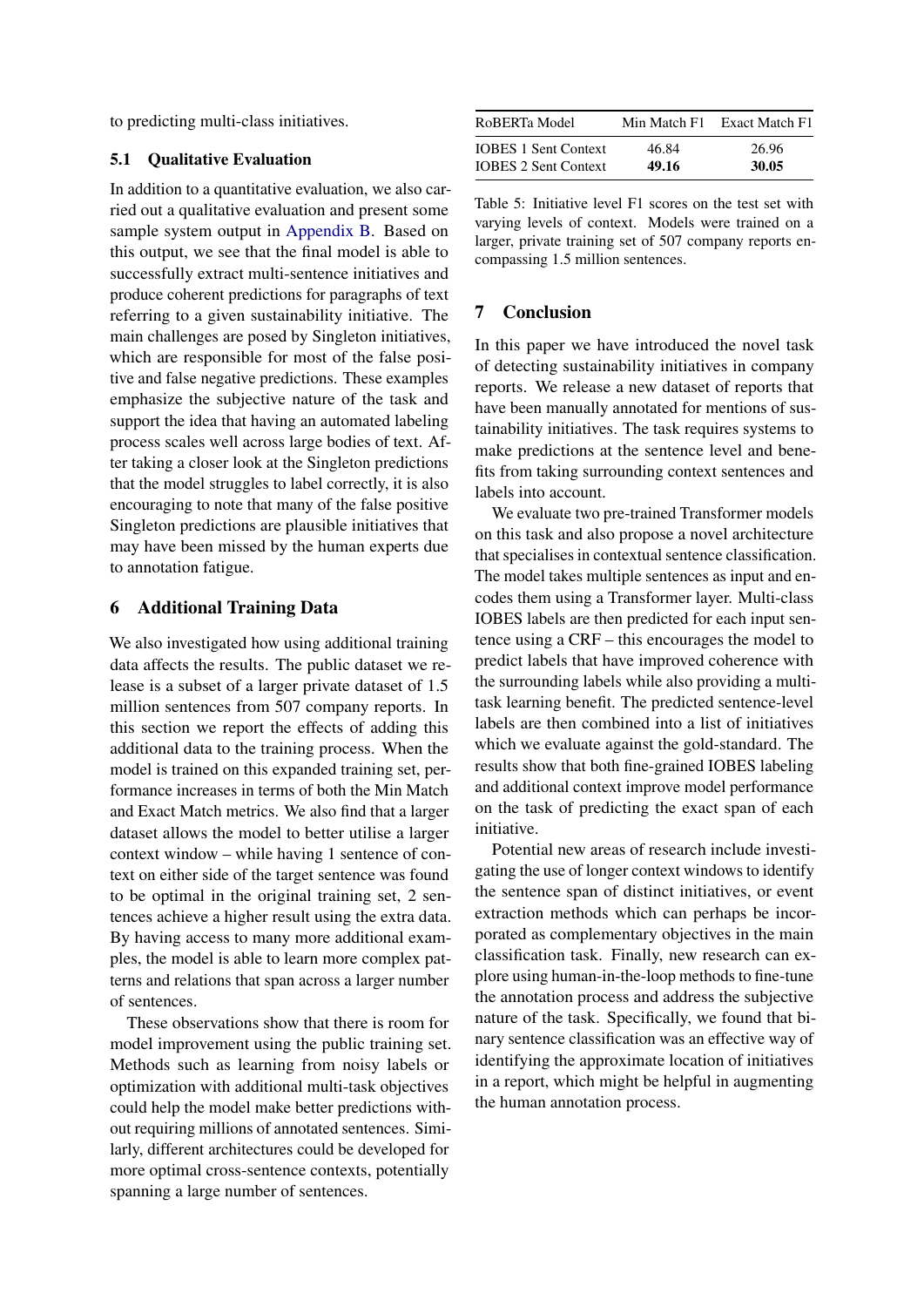#### References

- <span id="page-8-6"></span>Iz Beltagy, Matthew E Peters, and Arman Cohan. 2020. [Longformer: The long-document transformer.](http://arxiv.org/abs/2004.05150) *arXiv e-prints*.
- <span id="page-8-9"></span>Aniruddha Chauhan and Harshita Diddee. 2020. [Psue](https://doi.org/10.18653/v1/2020.semeval-1.233)[doProp at SemEval-2020 task 11: Propaganda span](https://doi.org/10.18653/v1/2020.semeval-1.233) [detection using BERT-CRF and ensemble sentence](https://doi.org/10.18653/v1/2020.semeval-1.233) [level classifier.](https://doi.org/10.18653/v1/2020.semeval-1.233) In *Proceedings of the Fourteenth Workshop on Semantic Evaluation*, pages 1779– 1785, Barcelona (online). International Committee for Computational Linguistics.
- <span id="page-8-7"></span>Pradeep Dasigi, Kyle Lo, Iz Beltagy, Arman Cohan, Noah A. Smith, and Matt Gardner. 2021. [A dataset](https://doi.org/10.18653/v1/2021.naacl-main.365) [of information-seeking questions and answers an](https://doi.org/10.18653/v1/2021.naacl-main.365)[chored in research papers.](https://doi.org/10.18653/v1/2021.naacl-main.365) In *Proceedings of the 2021 Conference of the North American Chapter of the Association for Computational Linguistics: Human Language Technologies*, pages 4599–4610, Online. Association for Computational Linguistics.
- <span id="page-8-3"></span>Jacob Devlin, Ming-Wei Chang, Kenton Lee, and Kristina Toutanova. 2019. [BERT: Pre-training of](https://doi.org/10.18653/v1/N19-1423) [deep bidirectional transformers for language under](https://doi.org/10.18653/v1/N19-1423)[standing.](https://doi.org/10.18653/v1/N19-1423) In *Proceedings of the 2019 Conference of the North American Chapter of the Association for Computational Linguistics: Human Language Technologies, Volume 1 (Long and Short Papers)*, pages 4171–4186, Minneapolis, Minnesota. Association for Computational Linguistics.
- <span id="page-8-18"></span>Diederik P. Kingma and Jimmy Ba. 2017. [Adam: A](http://arxiv.org/abs/1412.6980) [method for stochastic optimization.](http://arxiv.org/abs/1412.6980) *arXiv e-prints*.
- <span id="page-8-10"></span>Vijay Krishnan and Vignesh Ganapathy. 2005. [Named](https://citeseerx.ist.psu.edu/viewdoc/download?doi=10.1.1.142.7693&rep=rep1&type=pdf) [entity recognition.](https://citeseerx.ist.psu.edu/viewdoc/download?doi=10.1.1.142.7693&rep=rep1&type=pdf)
- <span id="page-8-1"></span>John D. Lafferty, Andrew McCallum, and Fernando C. N. Pereira. 2001. [Conditional random fields:](https://repository.upenn.edu/cis_papers/159/) [Probabilistic models for segmenting and labeling se](https://repository.upenn.edu/cis_papers/159/)[quence data.](https://repository.upenn.edu/cis_papers/159/) In *Proceedings of the Eighteenth International Conference on Machine Learning*, ICML '01, page 282–289, San Francisco, CA, USA. Morgan Kaufmann Publishers Inc.
- <span id="page-8-15"></span>Leonardo Centre. 2014. Reliability g.o.l.d.e.n observatory codebook.
- <span id="page-8-11"></span>Brian Lester. 2020. [iobes: A library for span-level pro](http://arxiv.org/abs/2010.04373)[cessing.](http://arxiv.org/abs/2010.04373)
- <span id="page-8-0"></span>Yinhan Liu, Myle Ott, Naman Goyal, Jingfei Du, Mandar Joshi, Danqi Chen, Omer Levy, Mike Lewis, Luke Zettlemoyer, and Veselin Stoyanov. 2019. [RoBERTa: A Robustly Optimized BERT Pretrain](http://arxiv.org/abs/1907.11692)[ing Approach.](http://arxiv.org/abs/1907.11692) *arXiv e-prints*.
- <span id="page-8-13"></span>Jing Lu and Vincent Ng. 2018. [Event coreference](https://doi.org/10.24963/ijcai.2018/773) [resolution: A survey of two decades of research.](https://doi.org/10.24963/ijcai.2018/773) In *Proceedings of the Twenty-Seventh International Joint Conference on Artificial Intelligence, IJCAI-18*, pages 5479–5486. International Joint Conferences on Artificial Intelligence Organization.
- <span id="page-8-8"></span>Jouni Luoma and Sampo Pyysalo. 2020. [Exploring](https://doi.org/10.18653/v1/2020.coling-main.78) [cross-sentence contexts for named entity recogni](https://doi.org/10.18653/v1/2020.coling-main.78)[tion with BERT.](https://doi.org/10.18653/v1/2020.coling-main.78) In *Proceedings of the 28th International Conference on Computational Linguistics*, pages 904–914, Barcelona, Spain (Online). International Committee on Computational Linguistics.
- <span id="page-8-17"></span>Rico Sennrich, Barry Haddow, and Alexandra Birch. 2016. [Neural machine translation of rare words](https://doi.org/10.18653/v1/P16-1162) [with subword units.](https://doi.org/10.18653/v1/P16-1162) In *Proceedings of the 54th Annual Meeting of the Association for Computational Linguistics (Volume 1: Long Papers)*, pages 1715– 1725, Berlin, Germany. Association for Computational Linguistics.
- <span id="page-8-12"></span>Erik F. Tjong Kim Sang and Fien De Meulder. 2003. [Introduction to the CoNLL-2003 shared task:](https://aclanthology.org/W03-0419) [Language-independent named entity recognition.](https://aclanthology.org/W03-0419) In *Proceedings of the Seventh Conference on Natural Language Learning at HLT-NAACL 2003*, pages 142–147.
- <span id="page-8-2"></span>Ashish Vaswani, Noam Shazeer, Niki Parmar, Jakob Uszkoreit, Llion Jones, Aidan N Gomez, Ł ukasz Kaiser, and Illia Polosukhin. 2017. [Attention is all](https://proceedings.neurips.cc/paper/2017/file/3f5ee243547dee91fbd053c1c4a845aa-Paper.pdf) [you need.](https://proceedings.neurips.cc/paper/2017/file/3f5ee243547dee91fbd053c1c4a845aa-Paper.pdf) In *Advances in Neural Information Processing Systems*, volume 30. Curran Associates, Inc.
- <span id="page-8-5"></span>Alex Wang, Amanpreet Singh, Julian Michael, Felix Hill, Omer Levy, and Samuel Bowman. 2018. [GLUE: A multi-task benchmark and analysis plat](https://doi.org/10.18653/v1/W18-5446)[form for natural language understanding.](https://doi.org/10.18653/v1/W18-5446) In *Proceedings of the 2018 EMNLP Workshop BlackboxNLP: Analyzing and Interpreting Neural Networks for NLP*, pages 353–355, Brussels, Belgium. Association for Computational Linguistics.
- <span id="page-8-4"></span>Thomas Wolf, Lysandre Debut, Victor Sanh, Julien Chaumond, Clement Delangue, Anthony Moi, Pierric Cistac, Tim Rault, Remi Louf, Morgan Funtowicz, Joe Davison, Sam Shleifer, Patrick von Platen, Clara Ma, Yacine Jernite, Julien Plu, Canwen Xu, Teven Le Scao, Sylvain Gugger, Mariama Drame, Quentin Lhoest, and Alexander Rush. 2020. [Trans](https://doi.org/10.18653/v1/2020.emnlp-demos.6)[formers: State-of-the-art natural language process](https://doi.org/10.18653/v1/2020.emnlp-demos.6)[ing.](https://doi.org/10.18653/v1/2020.emnlp-demos.6) In *Proceedings of the 2020 Conference on Empirical Methods in Natural Language Processing: System Demonstrations*, pages 38–45, Online. Association for Computational Linguistics.
- <span id="page-8-16"></span>Yonghui Wu, Mike Schuster, Zhifeng Chen, Quoc V. Le, Mohammad Norouzi, Wolfgang Macherey, Maxim Krikun, Yuan Cao, Qin Gao, Klaus Macherey, Jeff Klingner, Apurva Shah, Melvin Johnson, Xiaobing Liu, Łukasz Kaiser, Stephan Gouws, Yoshikiyo Kato, Taku Kudo, Hideto Kazawa, Keith Stevens, George Kurian, Nishant Patil, Wei Wang, Cliff Young, Jason Smith, Jason Riesa, Alex Rudnick, Oriol Vinyals, Greg Corrado, Macduff Hughes, and Jeffrey Dean. 2016. [Google's neural machine](http://arxiv.org/abs/1609.08144) [translation system: Bridging the gap between human](http://arxiv.org/abs/1609.08144) [and machine translation.](http://arxiv.org/abs/1609.08144) *arXiv e-prints*.
- <span id="page-8-14"></span>Yutao Zeng, Xiaolong Jin, Saiping Guan, Jiafeng Guo, and Xueqi Cheng. 2020. [Event coreference reso](https://doi.org/10.18653/v1/2020.coling-main.275)[lution with their paraphrases and argument-aware](https://doi.org/10.18653/v1/2020.coling-main.275)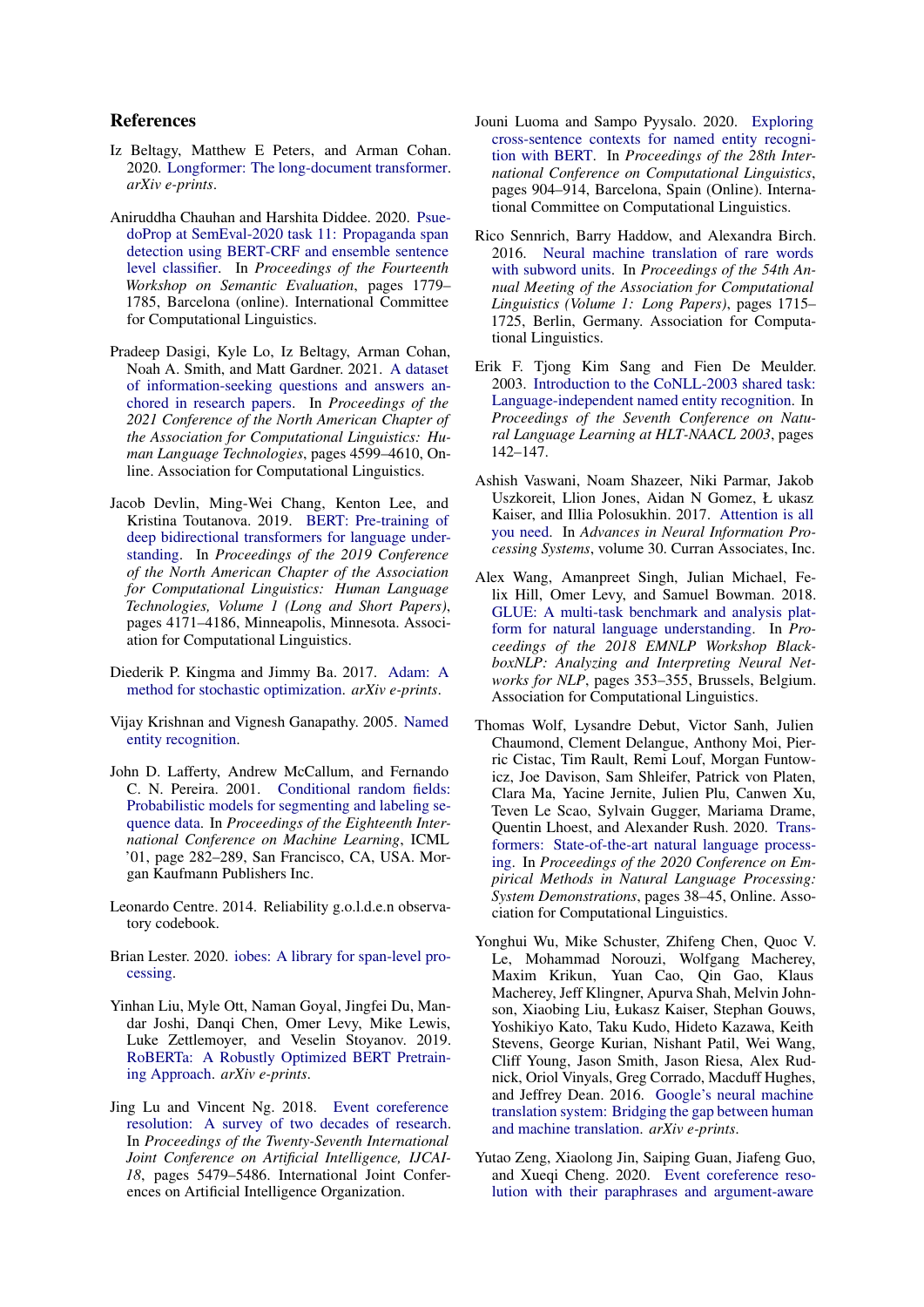[embeddings.](https://doi.org/10.18653/v1/2020.coling-main.275) In *Proceedings of the 28th International Conference on Computational Linguistics*, pages 3084–3094, Barcelona, Spain (Online). International Committee on Computational Linguistics.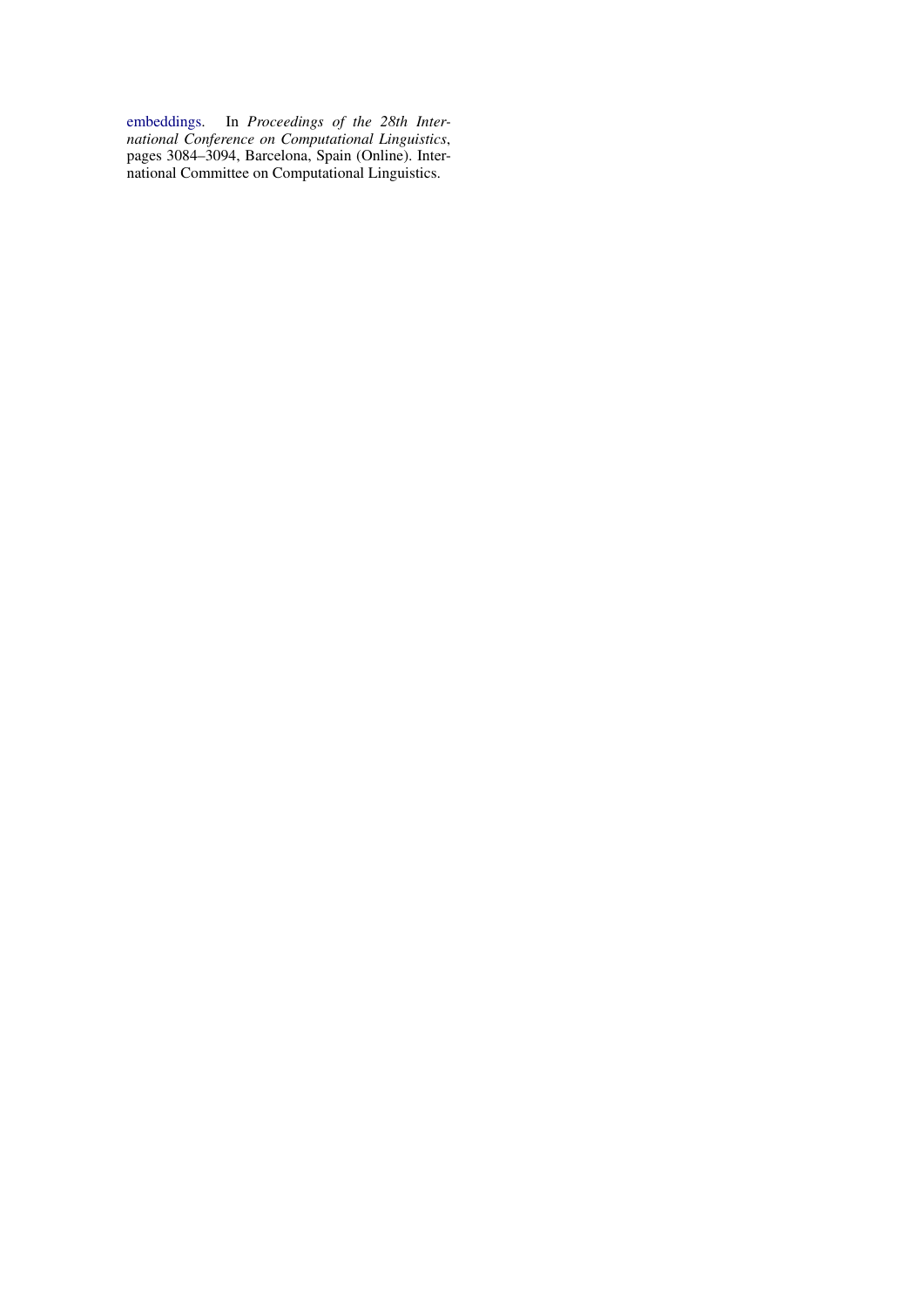# <span id="page-10-0"></span>A Sustainability initiatives examples and guidelines

As defined by the Leonardo Centre, an initiative is a statement of action connected to an identified sustainability objective. An initiative is not a mere declaration of intent or a statement of goal or objective, since it must imply a concrete action. [Table 6](#page-10-1) illustrates a set of examples and counterexamples of potential sustainability initiatives included as part of the annotation guidelines. We provide an explanation for each record in the table in order to justify the annotation decision.

The annotations were performed by PhD students at [Leonardo Centre](#page-8-15) [\(2014\)](#page-8-15) as part of their research projects. All reports in the dataset are publicly available on each company's website and we provide a script to automatically download these and map them against the official labels.

<span id="page-10-1"></span>

| Paragraph                                                                                                                                                                                                                                                                                                                                                                                                                                                          | Sustainability Initiative Label | Explanation                                                                                                                                                            |
|--------------------------------------------------------------------------------------------------------------------------------------------------------------------------------------------------------------------------------------------------------------------------------------------------------------------------------------------------------------------------------------------------------------------------------------------------------------------|---------------------------------|------------------------------------------------------------------------------------------------------------------------------------------------------------------------|
| In November 2011, Orange won the "Entreprise numerique eco-engagee" prize in the framework of<br>awards that promote green digital technology and reward creation, invention and digital technology<br>that promotes sustainable development.                                                                                                                                                                                                                      | Х                               | Initiative description pro-<br>vided, but lacks concrete<br>initiative action.                                                                                         |
| In November 2011, Orange won the "Entreprise numerique eco-engagee" prize for its Shared<br>Medical Imaging solution. The Shared Medical Imaging enables users to render radiology images<br>virtual, while ensuring that the images, radiologist's notes, minutes and records of tests carried<br>out remain accessible. Shared Medical Imaging ensures that all data can shared in a secure way<br>between healthcare professionals in different establishments. |                                 | Prize award represents the<br>initiative description while<br>exemplifying the use of<br>the Shared Medical Imag-<br>ing solution represents the<br>initiative action. |
| Energy efficiency is a key component of our environmental management system and environmental<br>policies. This year, we achieved an extra electricity saving of EUR 1.9 million in total.                                                                                                                                                                                                                                                                         | х                               | This extract simply states<br>a goal without clarifying<br>the company action taken<br>to achieve it.                                                                  |
| Energy efficiency is a key component of our environmental management system and environmental<br>policies. This year, we achieved an extra electricity saving of EUR 1.9 million in total, thanks to<br>the further virtualization of our server park.                                                                                                                                                                                                             | ✓                               | Both initiative description<br>and initiative action are<br>made explicit. The elec-<br>tricity saving was possible<br>due to the virtualization of<br>the servers.    |
| The Audit Committee, elected by the General Assembly, is responsible for the follow-up and<br>handling of the denunciations made through this system and for making them known to external<br>and internal entities whose involvement is deemed mandatory or justified.                                                                                                                                                                                            | Х                               | Description of general<br>company duties do not<br>constitute initiatives.                                                                                             |
| We provide nutrition information on nearly all product labels, with the exception of certain<br>returnable bottles, fountain beverages and waters (unsweetened, unflavored). For these beverage<br>and packaging types, nutrition information is provided by alternate means through our Company and<br>Coca-Cola system websites and consumer hotlines to guide consumers to additional information.                                                              |                                 | Activities which gener-<br>ate awareness and pro-<br>vides critical information<br>to stakeholders are consid-<br>ered as initiatives.                                 |

Table 6: Examples of annotation guidelines for sustainability initiatives